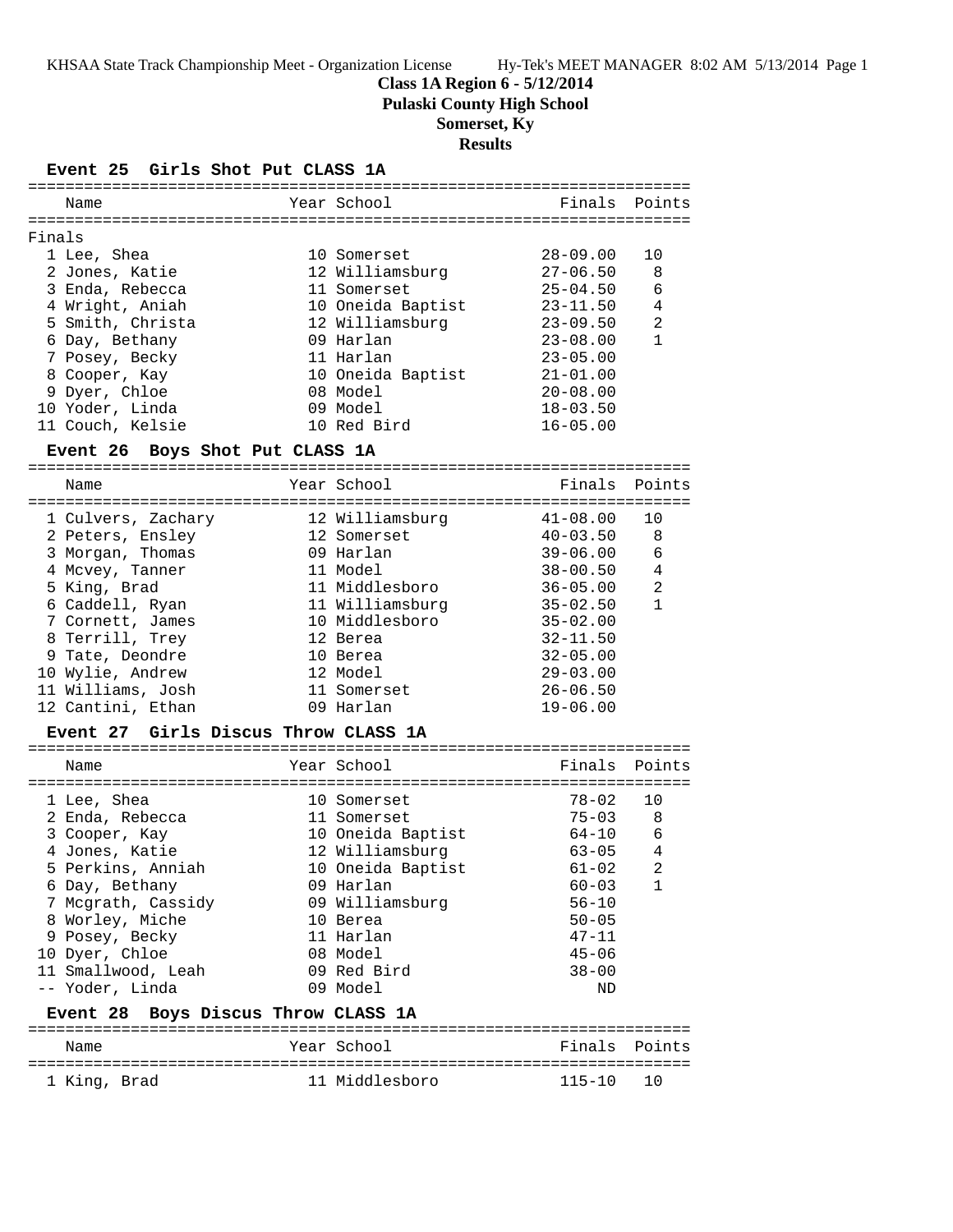**Class 1A Region 6 - 5/12/2014**

**Pulaski County High School**

## **Somerset, Ky**

**Results**

|                                                                                                                                                                                                           | $114 - 05$                                                                                                                                                                                 | 8 |
|-----------------------------------------------------------------------------------------------------------------------------------------------------------------------------------------------------------|--------------------------------------------------------------------------------------------------------------------------------------------------------------------------------------------|---|
|                                                                                                                                                                                                           | $101 - 02$                                                                                                                                                                                 | 6 |
|                                                                                                                                                                                                           | $96 - 09$                                                                                                                                                                                  | 4 |
|                                                                                                                                                                                                           | $91 - 03$                                                                                                                                                                                  | 2 |
|                                                                                                                                                                                                           | $90 - 04$                                                                                                                                                                                  |   |
|                                                                                                                                                                                                           | $75 - 05$                                                                                                                                                                                  |   |
|                                                                                                                                                                                                           | $72 - 00$                                                                                                                                                                                  |   |
|                                                                                                                                                                                                           | $68 - 00$                                                                                                                                                                                  |   |
|                                                                                                                                                                                                           | $56 - 03$                                                                                                                                                                                  |   |
|                                                                                                                                                                                                           | $45 - 03$                                                                                                                                                                                  |   |
| 2 Peters, Ensley<br>3 Mcvey, Tanner<br>4 Culvers, Zachary<br>5 Kocovsky, Jacob<br>6 Smallwood, Nate<br>7 Morgan, Thomas<br>8 Cornett, James<br>9 Harris, William<br>10 Yoder, Andrew<br>11 Cantini, Ethan | Event 28 Boys Discus Throw CLASS 1A<br>12 Somerset<br>11 Model<br>12 Williamsburg<br>10 Williamsburg<br>11 Red Bird<br>09 Harlan<br>10 Middlesboro<br>11 Somerset<br>11 Model<br>09 Harlan |   |

#### **Event 29 Girls Long Jump CLASS 1A**

======================================================================= Name The School Contract Points Points Points Points Points Points Points ======================================================================= 1 Mills, Maranda 11 Somerset 17-05.00 10 2 Botts, Darrian 12 Model 16-04.00 8 3 Welsing, Melanie 08 Model 14-10.50 6 4 Boggs, Lexi 10 Williamsburg 14-05.00 4 5 Burgess, Morgan 09 Somerset 14-01.00 2 6 Short, Autumn 09 Pineville 14-00.00 1 7 Barnes, Rachel 11 Pineville 13-11.00

8 Damron, Macey 07 Williamsburg 13-02.50

#### **Event 30 Boys Long Jump CLASS 1A**

======================================================================= Name Year School Finals Points ======================================================================= 1 Franklin, Alex 12 Somerset 19-07.00 10 2 Ledbetter, Dalton 12 Pineville 19-05.00 8 3 Clawson, Alex 10 Model 19-03.50 6 4 Dobbs, Chandler 11 Somerset 19-02.00 4 5 Elendu, Samuel 11 Oneida Baptist 18-02.00 2 6 Alexander, Shyiem 10 Berea 17-04.00 1 7 Bowman, Chase 08 Williamsburg 17-02.50 8 Mahan, Andrew 09 Williamsburg 15-03.00 9 Olowoye, Dami 10 Oneida Baptist 14-11.50 10 Patterson, Caleb 08 Berea 14-01.50 10 Proffitt, Andrew 09 Pineville 14-01.50 12 Dillman, Peyton 09 Harlan 13-09.00

### **Event 31 Girls Triple Jump CLASS 1A**

======================================================================= Name The Year School The Points Points ======================================================================= 1 Mills, Maranda 11 Somerset 35-09.25 10 2 Botts, Darrian 12 Model 34-06.75 8 3 Cole, Reagan 10 Model 32-10.00 6 4 Buchanon, Danasia 08 Williamsburg 28-11.00 4 5 Abbott, Lillie 07 Williamsburg 28-08.00 2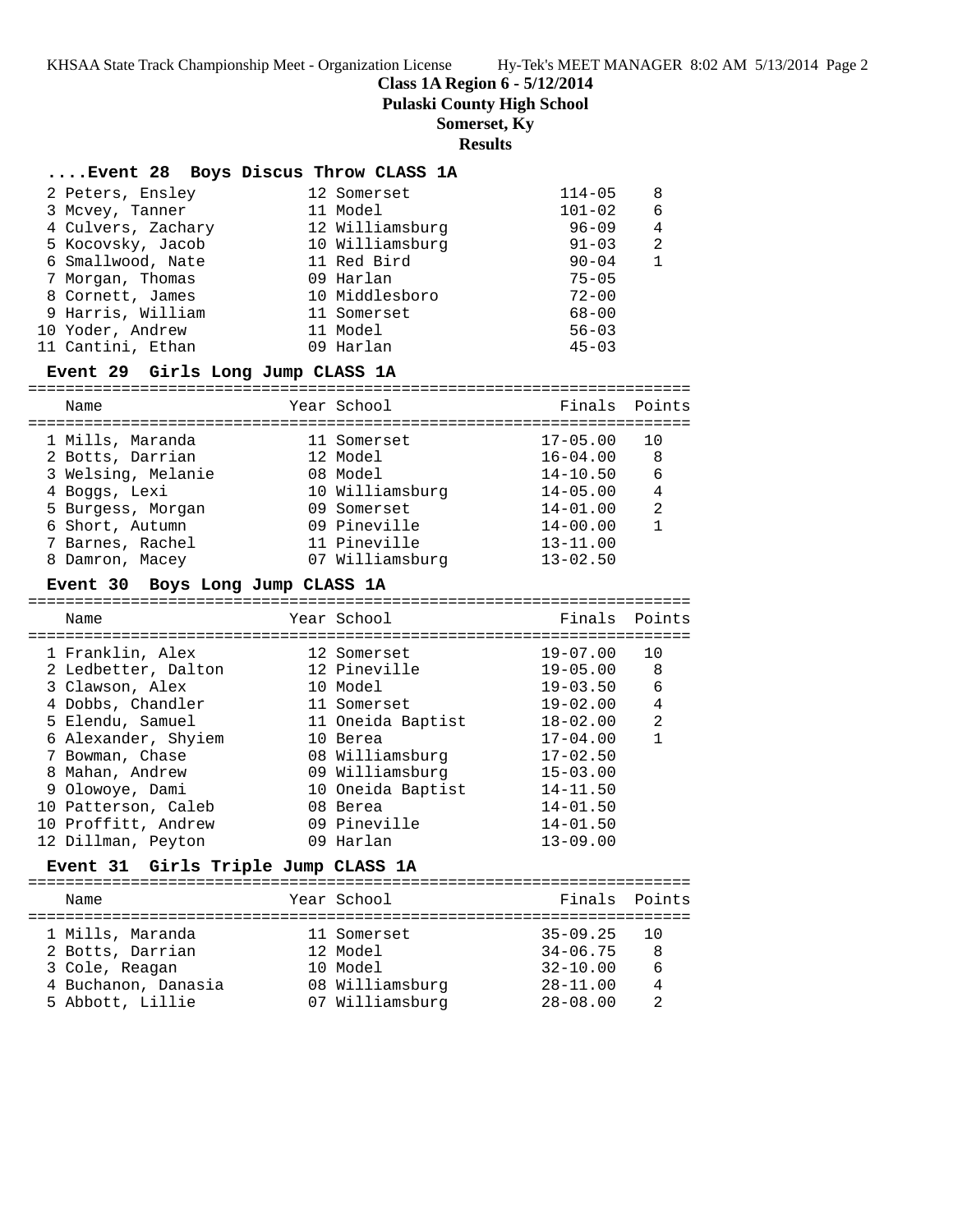**Class 1A Region 6 - 5/12/2014**

**Pulaski County High School**

# **Somerset, Ky**

# **Results**

**Event 32 Boys Triple Jump CLASS 1A**

| Name                                         |  | Year School       | Finals                       | Points         |  |  |  |
|----------------------------------------------|--|-------------------|------------------------------|----------------|--|--|--|
|                                              |  |                   |                              |                |  |  |  |
| 1 Ledbetter, Dalton                          |  | 12 Pineville      | $38 - 10.50$                 | 10             |  |  |  |
| 2 Franklin, Alex                             |  | 12 Somerset       | $38 - 08.50$                 | 8              |  |  |  |
| 3 Clawson, Alex                              |  | 10 Model          | $38 - 04.25$                 | 6              |  |  |  |
|                                              |  |                   |                              |                |  |  |  |
| 4 Dobbs, Chandler                            |  | 11 Somerset       | $35 - 08.00$                 | 4              |  |  |  |
| 5 Boggs, Tanner                              |  | 08 Williamsburg   | $34 - 07.25$                 | $\overline{a}$ |  |  |  |
| 6 Nnoromele, Patrick                         |  | 08 Model          | $34 - 02.00$                 | $\mathbf{1}$   |  |  |  |
| 7 Alexander, Shyiem                          |  | 10 Berea          | $33 - 04.00$                 |                |  |  |  |
| 8 Mattingly, Matthew                         |  | 10 Williamsburg   | $31 - 04.00$                 |                |  |  |  |
| Event 33 Girls High Jump CLASS 1A            |  |                   |                              |                |  |  |  |
| Name                                         |  | Year School       | Finals                       | Points         |  |  |  |
| 1 Mills, Maranda                             |  |                   | $5 - 02.00$                  | 10             |  |  |  |
|                                              |  | 11 Somerset       |                              |                |  |  |  |
| 2 Bianchi, Emma                              |  | 09 Harlan         | $5 - 00.00$                  | 8              |  |  |  |
| 3 Buchanon, Danasia                          |  | 08 Williamsburg   | $4 - 06.00$                  | 6              |  |  |  |
| 4 Abbott, Lillie                             |  | 07 Williamsburg   | $4 - 04.00$                  | 4              |  |  |  |
| 5 St. Ives, Bitty 69 Oneida Baptist 54-04.00 |  |                   |                              | 2              |  |  |  |
| -- Dyer, Chloe                               |  | 08 Model          | NH                           |                |  |  |  |
|                                              |  |                   |                              |                |  |  |  |
| Event 34 Boys High Jump CLASS 1A             |  |                   |                              |                |  |  |  |
|                                              |  |                   |                              |                |  |  |  |
| Name                                         |  | Year School       | Finals                       | Points         |  |  |  |
|                                              |  |                   | ============================ |                |  |  |  |
| 1 Ledbetter, Dalton                          |  | 12 Pineville      | $5 - 10.00$                  | 10             |  |  |  |
| 2 Zika, Noble                                |  | 10 Oneida Baptist | J5-10.00                     | 8              |  |  |  |
| 3 Poore, Eric                                |  | 11 Williamsburg   | $5 - 06.00$                  | 6              |  |  |  |
| 4 McKenzie, Trent                            |  | 09 Harlan         | $5 - 04.00$                  | 4              |  |  |  |
| 5 Franklin, Alex                             |  | 12 Somerset       | $J5 - 04.00$                 | 2              |  |  |  |
| 6 Boggs, Tanner                              |  | 08 Williamsburg   | $J5 - 04.00$                 | 1              |  |  |  |
|                                              |  |                   |                              |                |  |  |  |
| 7 Adams, Cort                                |  | 11 Somerset       | $5 - 00.00$                  |                |  |  |  |
| -- Carter, Jordan                            |  | 10 Berea          | NH                           |                |  |  |  |
| -- Alexander, Shyiem                         |  | 10 Berea          | NH                           |                |  |  |  |
| -- Vanover, Andrew                           |  | 12 Middlesboro    | NH                           |                |  |  |  |
| -- Hughes, Adam                              |  | 09 Middlesboro    | ΝH                           |                |  |  |  |
| Event 35 Girls Pole Vault CLASS 1A           |  |                   |                              |                |  |  |  |
|                                              |  |                   |                              |                |  |  |  |
| Name                                         |  | Year School       | Finals                       | Points         |  |  |  |
| 1 Durbin, Hannah                             |  | 12 Model          | $10 - 08.00$                 | 10             |  |  |  |
|                                              |  |                   |                              |                |  |  |  |
| 2 Mack, Makayla                              |  | 09 Williamsburg   | $7 - 06.00$                  | 8              |  |  |  |
| -- Smith, Allison                            |  | 12 Williamsburg   | NH                           |                |  |  |  |
| -- Dyer, Chloe                               |  | 08 Model          | NH                           |                |  |  |  |
| Boys Pole Vault CLASS 1A<br><b>Event 36</b>  |  |                   |                              |                |  |  |  |
| Name                                         |  | Year School       | Finals                       | Points         |  |  |  |
|                                              |  |                   |                              |                |  |  |  |
| 1 Bigelow, Braden                            |  | 12 Somerset       | $10 - 00.00$                 | 10             |  |  |  |
| 2 Boggs, Tanner                              |  | 08 Williamsburg   | $9 - 00.00$                  | 8              |  |  |  |
| -- Brooks, Chandler                          |  | 10 Williamsburg   | NH                           |                |  |  |  |